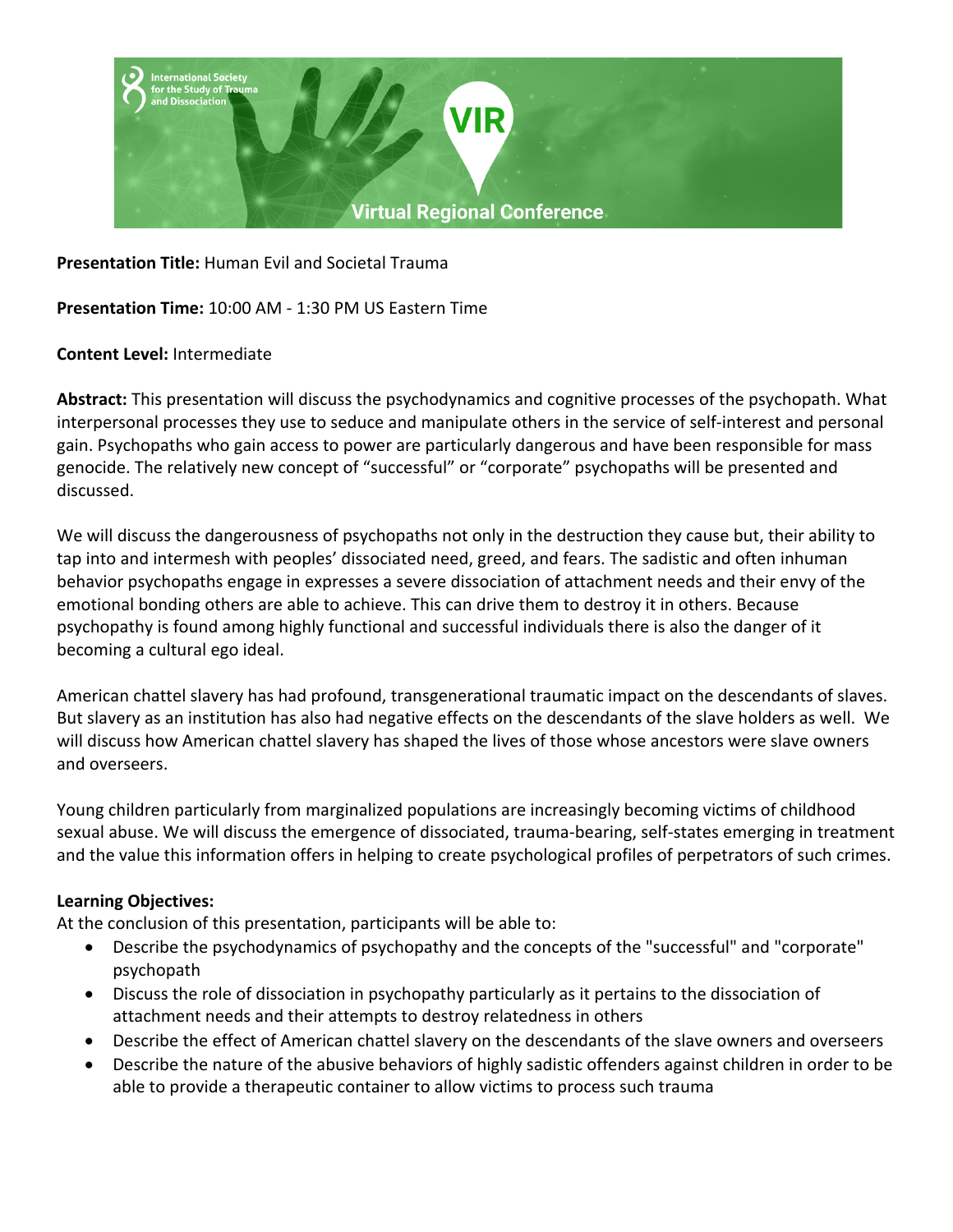# **Presenter(s)**

## **Sheldon Itzkowitz, PhD**

Dr. Shelly Itzkowitz is an adjunct clinical associate professor of psychology and clinical consultant at the NYU Postdoctoral Program, Guest Faculty, the Eating Disorders, Compulsions, and Addictions Program, the William Alanson White Institute. He is on the teaching and supervisory faculty of the National Institute for the Psychotherapies, and the Trauma Studies Program of the Manhattan Institute for Psychoanalysis, he is an honorary member of the William Alanson White Society, a Fellow and a member of the Board of Directors of the International Society for the Study of Trauma & Dissociation (ISSTD). Dr. Itzkowitz has presented his work on dissociation and dissociative identity disorder both nationally and internationally. He, and Elizabeth Howell are co-editors of their recently published book, "Psychoanalysts, Psychologists and Psychiatrists Discuss Psychopathy & Human Evil." They have also co-edited, "The Dissociative Mind in Psychoanalysis: Understanding and Working with Trauma" which received the 2016 Media Award-Written by ISSTD and was nominated for the 2017 Gradiva Award. And his chapter, "The Interpersonal-Relational Field, Countertrauma, and Counterresilience: The Impact of Treating Trauma and Dissociation." Appears in Richard Gartner's edited volume, Trauma and Countertrauma, Resilience and Counterresilience: Insights from Psychoanalysts and Trauma Experts. Dr. Itzkowitz is in full time private practice in Manhattan working with both individuals and couples and provides clinical consultation individually and in groups.

## **Heather Hall, MD**

Dr. Hall is a board-certified adult psychiatrist. She has over thirty years of experience. She combines her expertise in psychopharmacology and psychotherapy in developing a treatment plan tailored to the needs of each individual. Before establishing her private practice, Dr. Hall was an associate clinical professor of psychiatry at UCSF and then UC Davis. She is currently on the board of directors of the International Society for the Study of Trauma and Dissociation and specializes in the treatment of complex trauma. Dr. Hall is a graduate of Smith College in Northampton MA. She completed her medical training at Drexel University in Philadelphia PA and her psychiatric training at The Institute of Pennsylvania hospital, also in Philadelphia. She lives is the Sacramento area with her husband of twenty-five years and enjoys playing classical piano.

## **Ellen Lacter, PhD**

Ellen P. Lacter, Ph.D., is a California licensed Clinical Psychologist in private practice and Academic Coordinator of the Play Therapy Certificate program at University of California- San Diego, Division of Extended Studies. She has expertise in the treatment of dissociative disorders and severe trauma, particularly ritualistic abuse, mind control, and victims of the production of child abuse materials, has many publications on these subjects, and is an activist on the behalf of victims based in her website: www.endritualabuse.org.

## **Timed Outline**

15 minutes - Introduction to the subject

35 minutes - Human Evil and Societal Trauma: A Psychodynamic Look at Psychopaths and the Evil Ones Who Walk Amongst Us

- 35 minutes Post-Traumatic Slavery Syndrome Revisited
- 30 minutes Break
- 35 minutes Production of Child Sexual Abuse Materials: What Makes the Perpetrators Tick?
- 30 minutes Panel Discussion
- 15 minutes Possible Complications in Treatment
- 15 minutes Q&A